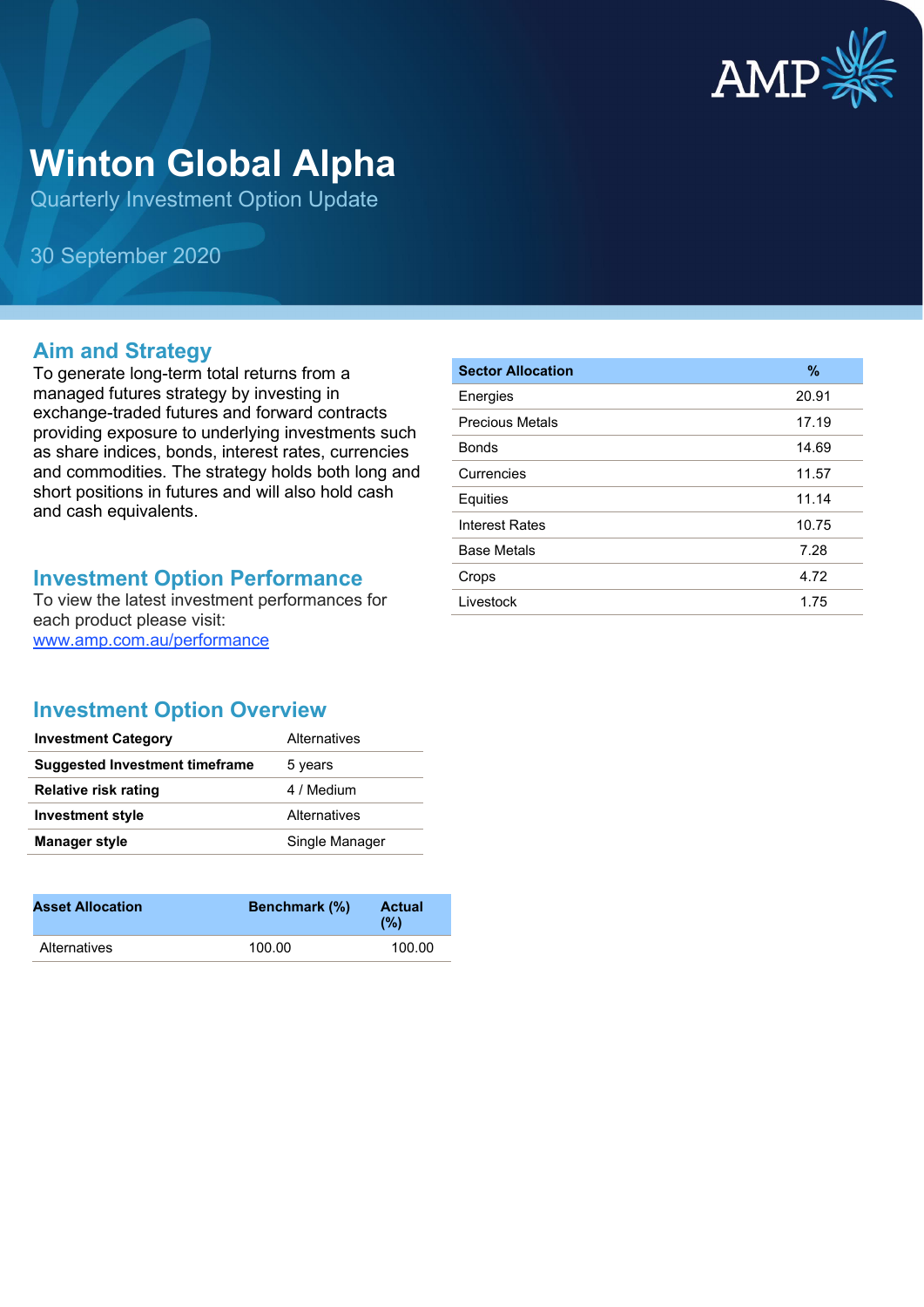#### **Portfolio Summary**

The strategy's performance was broadly flat for the month, with profits in energies and fixed income cancelled out by losses in currencies and precious metals; returns in equities, crops and livestock were flat in September.

#### **Investment Option Commentary**

Performance in commodities was challenging during the quarter, with losses across the metals, energies and agriculture sectors. The negative performance was led by short exposure to US natural gas, aluminium, silver and zinc, all of which rallied over the three months to September. Markets where the strategy started the quarter with long positions provided some diversification in this buoyant environment, notably iron ore and lean hogs.

The strategy also profited from short positions in certain parts of the energies complex, such as heating oil and gas oil. A sharp fall in US natural gas prices and declines in crude and heating oil markets drove gains in energies.

Losses in currencies were driven by long positions in the euro and the Australian dollar, which suffered as a downtrend in the US dollar reversed. Short positions in base metals were profitable during the month but were insufficient to offset negative performance in precious metals, where losses were concentrated in silver and gold. Silver, which has more than doubled from its March lows, fell by almost a fifth across the month.

The strategy benefited from its mostly long exposure to fixed income, with Italian BTP, Euribor and short sterling futures leading the gains. Losses, however, accrued from positions in currencies, including the British pound, euro, and Canadian dollar, and in equity indices, with the Fund's net short position continuing to weigh on returns.

#### **Outlook**

The strategy aims to deliver long-term returns as a diversifying allocation in investor portfolios. While the strategy's defensive positioning began to turn around in the third quarter, with short stock index positions reducing and exposure to metals and agriculture turning net long, the strategy overall remains moderately defensively positioned.